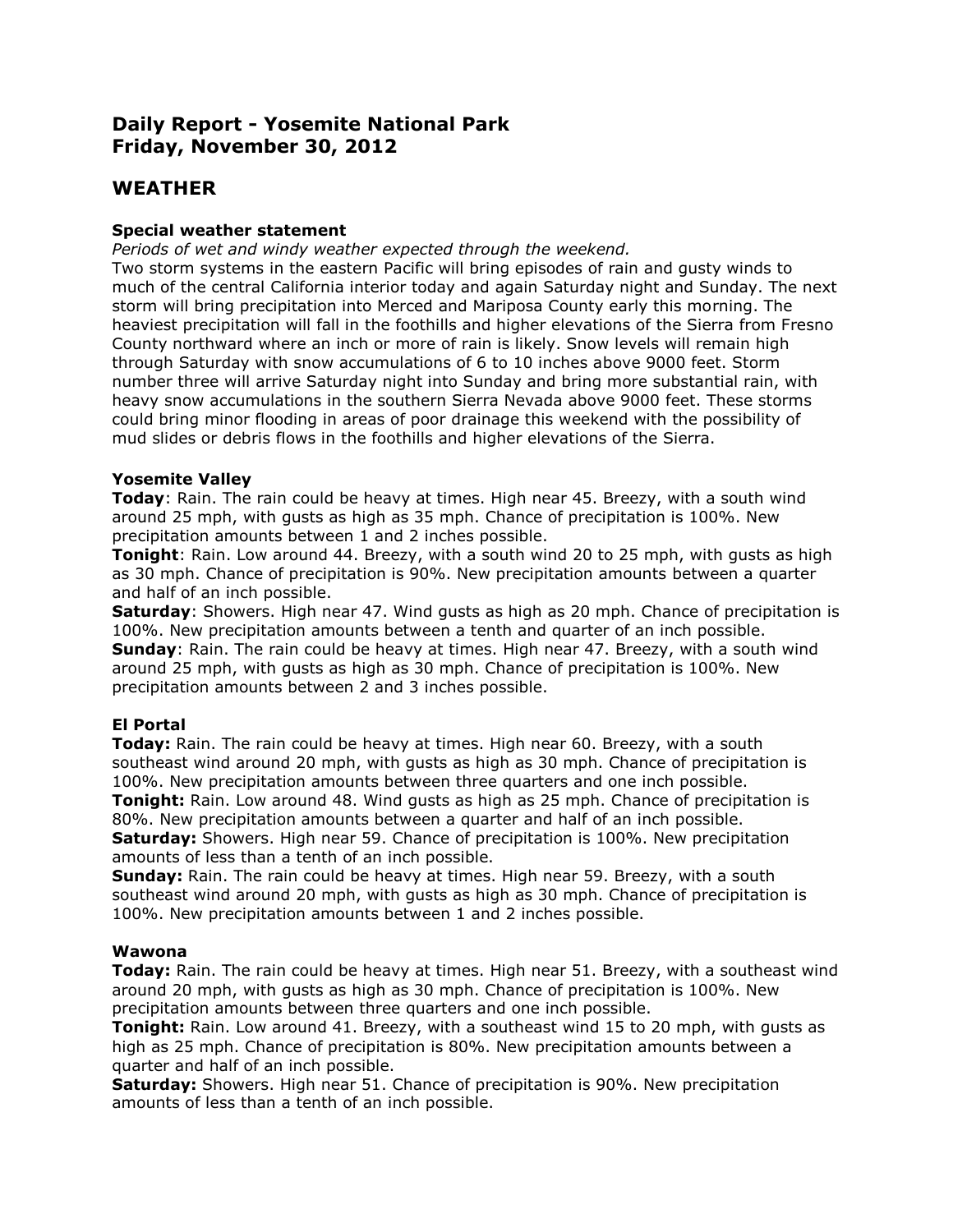**Sunday:** Rain. The rain could be heavy at times. High near 52. Breezy, with a south southeast wind around 20 mph, with gusts as high as 25 mph. Chance of precipitation is 100%. New precipitation amounts between 2 and 3 inches possible.

======================================================

## **NEW AND HAPPENING TODAY**

### **Crane Flat Power Outage**

There will be a power outage at Crane Flat on Friday 11/30/2012 from approximately 11:00am to 4:00pm to facilitate installation of the new water line. Please call the High Voltage Shop with questions 379-1236. (D. Raspotnik)

#### **Yosemite Valley School Dinner**

\_\_\_\_\_\_\_\_\_\_\_\_\_\_\_\_\_\_\_\_\_\_\_\_\_\_\_\_

**\_\_\_\_\_\_\_\_\_\_\_\_\_\_\_\_\_\_\_\_\_\_\_\_\_**

\_\_\_\_\_\_\_\_\_\_\_\_\_\_\_\_\_\_\_\_\_\_\_\_\_\_\_\_

The Yosemite Valley School invites you to dinner! We will have burritos for sale at the entrance to the Village Store tonight during the Holiday party. Come support the children of YVS and take a night off from making dinner. Thank you for your support and dedication in our efforts to continue providing education here in Yosemite Valley. See you there! (S. Hance)

#### **Planned Power Outage**

There will be a planned power outage effecting the Glacier Point Store/ Ski Hut, Chapel, Old Res One and Sentinel Dome Communications on 12/05/2012 from 0700 - 1700. This outage is for pulling and terminating conductors through the new Yosemite Creek crossing conduit. Please route questions to Dan Raspotnik in the High Voltage Shop 379-1236.(D. Raspotnik)

#### **Increased Chance for Rockfall and Debris Flows**

Intense rainfall commonly triggers rockfalls and debris flows in Yosemite, and with several inches of rain forecast through the weekend there is an increased likelihood of such events occurring. Park visitors, employees, and residents should be extra vigilant for the possibility of these events, especially on roadways. Drive cautiously, be aware of your surroundings, and please report any activity to Park Dispatch (phone 911) or Park Geologist Greg Stock (phone 209 768-1028).

======================================================

## **RECENT NEWS**

## **3rd Annual Holiday Cookie Exchange**

\_\_\_\_\_\_\_\_\_\_\_\_\_\_\_\_\_\_\_\_\_\_\_\_\_\_\_\_

Please join us for a lovely lunch provided by Degnan's Deli and Holiday Cookie Exchange on Monday Dec 3rd at the Carabiner. The idea is that everyone brings 4 dozen homemade Holiday treats (with recipe cards) and then we all swap so we go home with a wide assortment. The event will last from 11:30am until 1:30pm with the exchange happening at 12:45. Please RSVP to [ebrosk@dncinc.com b](mailto:ebrosk@dncinc.com)y the end of the day on Friday. (E. Brosk)

## **DNC Announces Local Resident Offers for the Bracebridge Dinner at The Ahwahnee**

DNC is pleased to announce special offers for local residents to attend the 86th anniversary season of Bracebridge Dinner at The Ahwahnee. Tickets for the dinner on December 14th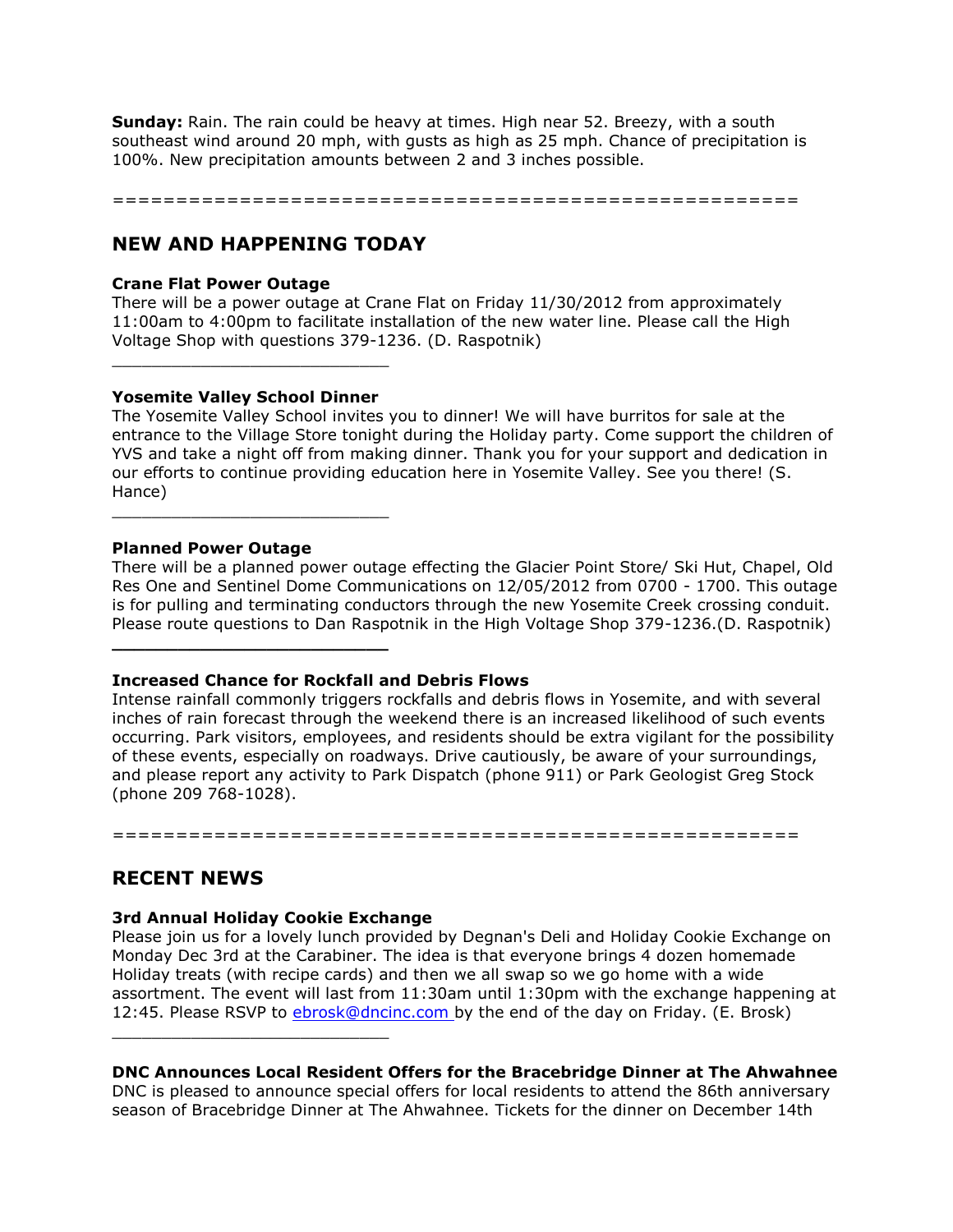are available at \$195 per person (50% savings) and tickets for December 18 & 24th are available at \$292 per person (25% savings).

Based on Washington Irving's 1820 tale The Sketch Book about Christmas Day at Bracebridge Hall in Yorkshire, England, The Bracebridge Dinner was established shortly after The Ahwahnee opened in 1927 and features a seven-course meal synchronized with the music and drama of the festivities.

Please note the local discount is only for residents that live within 50 miles of Yosemite Valley. Local residents need to mention promotion code LOCALSBBD when making a reservation. Please note that overnight accommodations are not included in these offers, and space is limited. Please call the reservations desk to make a dinner-only reservation at (801) 559-4884. For more information on The Bracebridge Dinner, visit [www.YosemitePark.com/Bracebridge .](http://www.yosemitepark.com/Bracebridge) (L. Cesaro)

## **Restored Leave - 2012 Leave Year**

\_\_\_\_\_\_\_\_\_\_\_\_\_\_\_\_\_\_\_\_\_\_\_\_\_\_\_\_

Since some of you have made inquiries about restored (use or lose) leave, we thought the following information might be helpful. Please refer to the HROC's Aug 2 Restored Leave guidance memo, which may be found on the HR SharePoint site under Shared Documents. Once Region sends it's call for restored leave requests (usually late Jan - mid Feb), I'll send a Parkwide request. In the meantime, just gather your requests and hold them until I send the email. Request packages will need to include:

- Employee name
- Social Security Number
- Organization Code
- Number of hours to be restored

- A copy of your FPPS/Quicktime printout showing your use or lose leave balance as of the end of PP 1201 (December 31, 2011) - your timekeeper can help you with this. (Important: Region won't approve any requests that exceed that balance.)

- A written request for leave restoration, signed by the employee and supervisor stating the reason why leave was cancelled and could not be rescheduled by the end of the leave year. - The signed and approved original leave slips dated prior to Dec 1.

Finally, for your convenience, I've included a link to the OPM leave year website. It lists leave year beginning/end dates, as well as the latest date to request and have leave approved (via OPM-71 or QuickTime leave request) in order to be eligible to have use or lose leave restored. [http://www.opm.gov/oca/leave/HTML/Leaveyeardates.asp .](http://www.opm.gov/oca/leave/HTML/Leaveyeardates.asp) (T. Hawkins)

\_\_\_\_\_\_\_\_\_\_\_\_\_\_\_\_\_\_\_\_\_\_\_\_\_\_\_\_

\_\_\_\_\_\_\_\_\_\_\_\_\_\_\_\_\_\_\_\_\_\_\_\_\_\_\_\_

\_\_\_\_\_\_\_\_\_\_\_\_\_\_\_\_\_\_\_\_\_\_\_\_\_\_\_\_

## **For Rent**

2 bedroom, 2 bath 1200 sq ft manufactured home, \$850.00/month on several acres, two car garage. The house has a wood stove and central heat, swamp cooler. \$1,000.00 deposit. Trash pick-up is included in the rent. Pets are OK. If you have any questions, please call Kimberly 209.742.5454. (C. Baker)

## **Campground Update**

Upper Pines converted to first-come, first-serve status beginning on November 26. The back 3 loops closed for the season at this time too. Upper Pines will return to the reservation system on March 15, 2013. (M. Carter)

**Lodge Bike Stand Closed**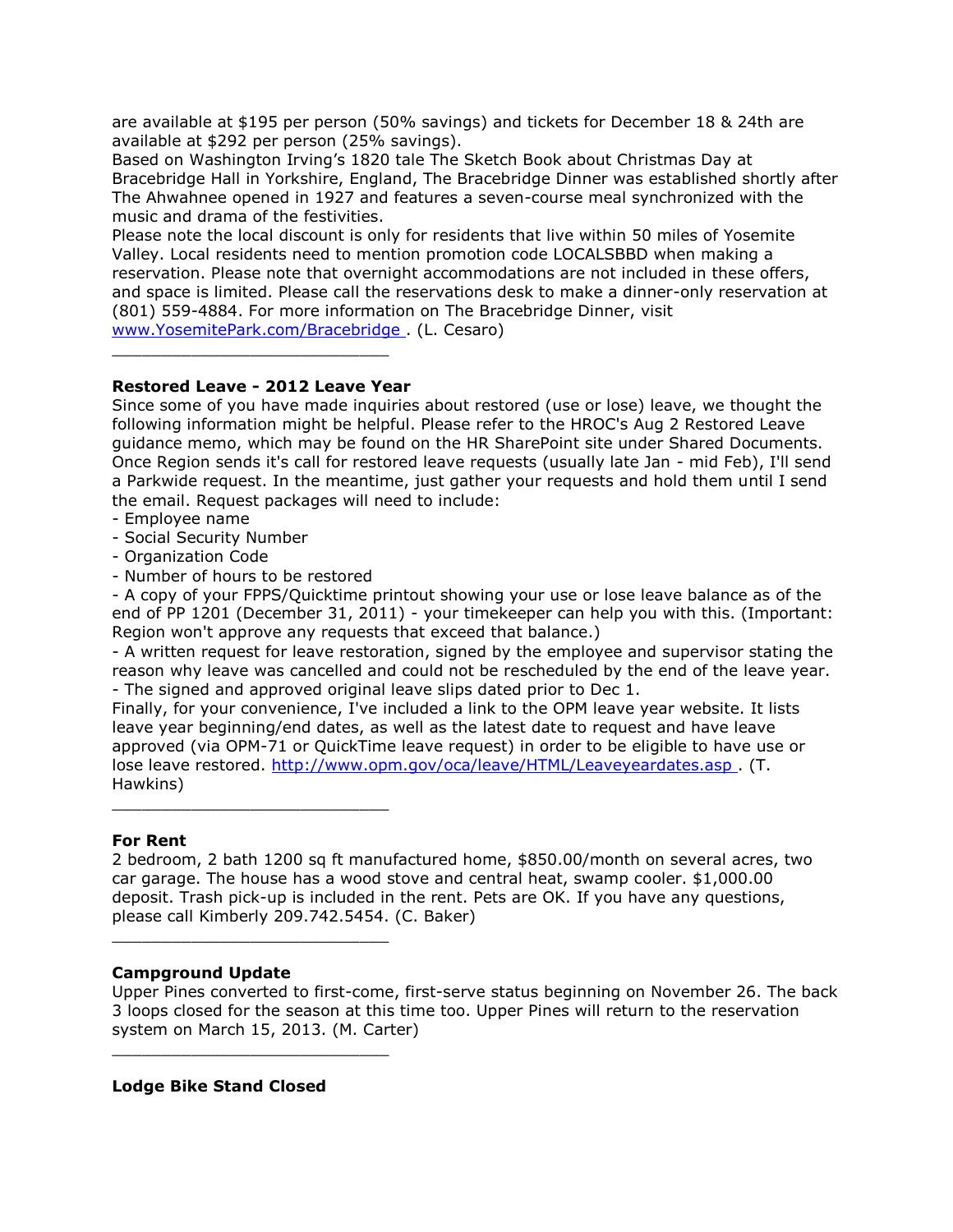The Yosemite Lodge at The Falls Bike Stand has closed for the season. (W. Kearns)

## **Pile Burning to Continue**

\_\_\_\_\_\_\_\_\_\_\_\_\_\_\_\_\_\_\_\_\_\_\_\_\_\_\_\_

Pending the predicted rain and possible snow storms on Wednesday, November 28, fire managers will resume pile burning within the communities of El Portal and Foresta. The storms will provide an opportunity to burn piles built this year by Yosemite and CAL Fire crews. The planned burning are a part of ongoing projects aimed at community fire protection and defensible space. If questions arise please contact [gary\\_wuchner@nps.gov o](mailto:gary_wuchner@nps.gov)r at 375-9574. (G. Wuchner)

## **Google Apps Migration Update**

**\_\_\_\_\_\_\_\_\_\_\_\_\_\_\_\_\_\_\_\_\_\_\_\_\_\_\_\_**

Most users have BisonConnect icons on their desktops now, but we do *not* recommend logging in there until you've received an email saying you've been fully migrated. We'll continue to update the [Google Apps Migration p](http://sharepoint.yose.nps.gov/admn/it/SitePages/GoogleApps.aspx)age as new details come in; please check there before calling the IT Help Desk with your questions. (P. Lindstrom)

## **El Portal Town Planning Committee**

\_\_\_\_\_\_\_\_\_\_\_\_\_\_\_\_\_\_\_\_\_\_\_\_\_\_\_\_

\_\_\_\_\_\_\_\_\_\_\_\_\_\_\_\_\_\_\_\_\_\_\_\_\_\_\_\_

\_\_\_\_\_\_\_\_\_\_\_\_\_\_\_\_\_\_\_\_\_\_\_\_\_\_\_\_

\_\_\_\_\_\_\_\_\_\_\_\_\_\_\_\_\_\_\_\_\_\_\_\_\_\_\_\_

There will be no meeting of the El Portal Planning Advisory Committee in December. The next meeting will be on be January 8th, 2013 at 7:00pm, El Portal Branch Library. (M. Ross)

#### **Ice Cut Reopened**

Following the warm rain Yosemite experienced last weekend, the ice cut, a section of the John Muir Trail below Nevada Falls has reopened. The Mist Trail and John Muir trail are currently open, however hikers are encourage to travel with care. Precipitation has increased the water flow in the rivers and creeks which coupled with cooler evenings, can create potentially slippery conditions. (L. Kretsch)

#### **El Portal Travel Series**

December 4th – Joan N. Boothe: "The History of Antarctic Exploration." Joan made her first of 17 journeys to Antarctica in 1995, among them a 67-day circumnavigation of the frozen continent on an icebreaker. She has taught continuing studies courses for Stanford University on Antarctica 's "Heroic Age." Her recent book, *The Storied Ice: Exploration, Discovery, and Adventure in Antarctica's Peninsula Region* , was published in 2011, and has received rave reviews. Kick off the EPTS season with Joan's slides & stories of adventure in one of the most challenging environments on earth! (P. Amstutz)

#### **Looking for Habitat for Humanity Applicants**

Habitat for Humanity of Mariposa County will hold a meeting on Saturday, January 12, 2013, at Mariposa Lutheran Church (4469 Highway 49 South) for all who are interested in applying for Habitat's second home in our county. The home will be built at 5223 Mueller Court in the town-area of Mariposa near the hospital. The application process will be explained at this meeting, and applications will be given out. Come to the meeting on January 12 or call Habitat for Humanity of Mariposa at 966-7444 for more information. (B. Tomsick)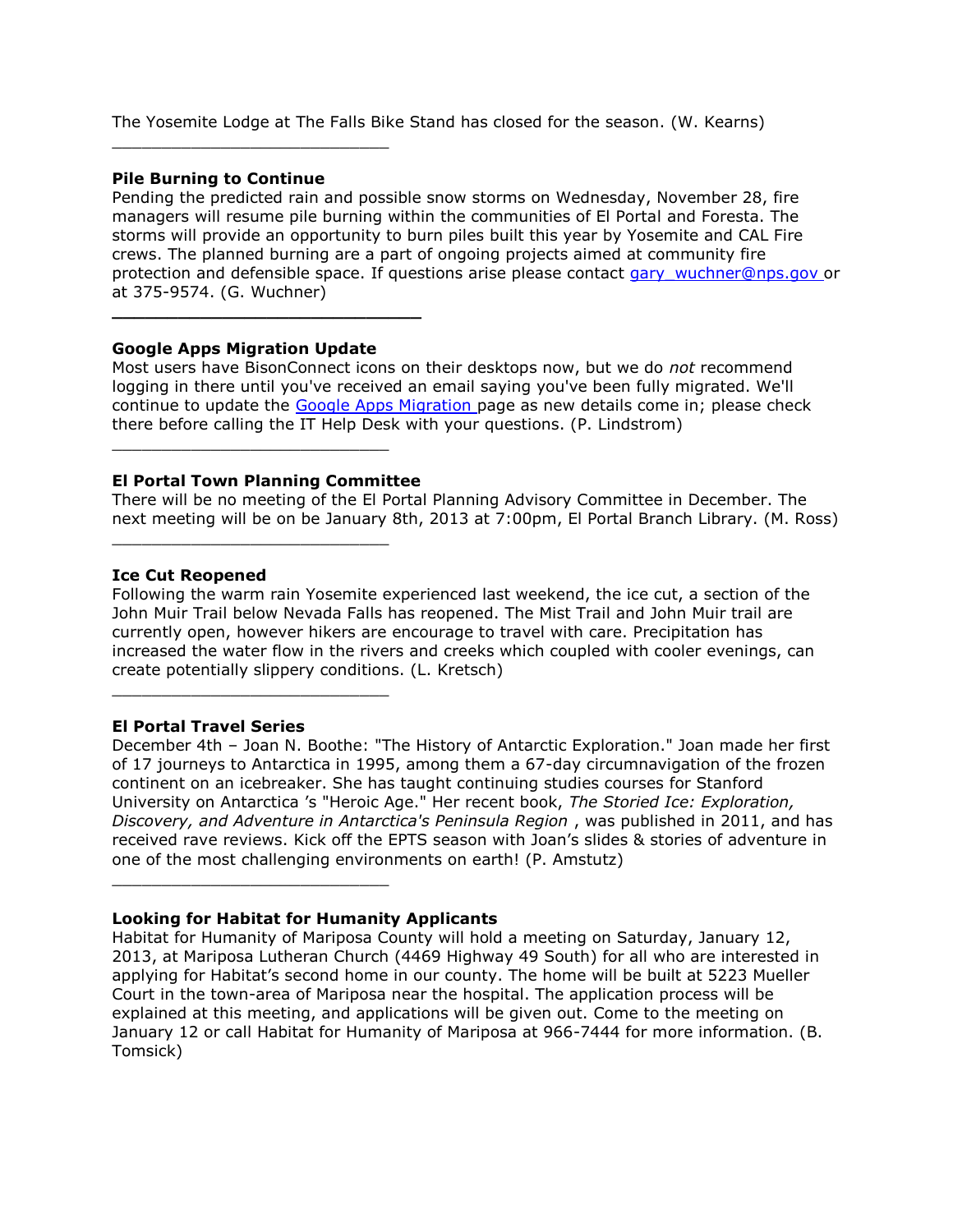# **CONSTRUCTION UPDATE**

## **Crane Flat Waterline Replacement-Phase 2A**

Abide International (prime contractor) will be felling trees in preparation for a new well approximately 1/4 mile down the Tuolumne Grove Road the week of November 25th. Access to the Grove will be intermittent during working hours. Daytime work will be Monday through Friday from 7:00 AM to 5:00 PM. For more information please contact David Engelstad (209.379.1277) or Laura Zisa (209.379.1428). (L. Zisa)

======================================================

======================================================

# **ACTING DESIGNATIONS**

**Kevin Killian** will be the acting Chief Ranger Nov 26 through Dec 6.

**Tom Tobin** will be acting Branch Chief for Contracting & Procurement from Nov. 5 through Dec. 12. He can be reached at 379-1040. Jody will be in Herndon, VA and San Francisco working on FBMS catch-up.

**Garrett Chun** will be the Acting Chief, Facilities Management Division on Friday, November 30th. He can be reached at (209) 379-1298.

**Nancy Bissmeyer** will be acting Branch Chief for Communications from November 29 through December 14.

**Madelyn Ruffner** will be Acting Branch Chief for Environmental Planning and Compliance until further notice. She can be reached at 379-1226, or you may leave a message with Jessica Zeek at 379-1002.

**Matt Stark** will be the Acting Crane Flat Sub District Ranger in Mather. He may be reached at 379-1885 or 379-1926. This acting assignment will continue until November 2012.

**Laura Kirn** will be the Acting Chief for History, Architecture & Landscapes (HAL) Branch until further notice. She may be reached at 379-1314.

**Tolley Gorham** will be acting Telecom Supervisor from November 29 through December 14.

**Alison Colwell** (379-3295) will be Acting Park Botanist until further notice.

**Garrett Dickman** (379-3282) will be Acting Invasive Plant Program Manager until further notice.

**Ron Watson** will be the Acting Supervisory Information Technology Specialist until further notice. He may be reached at 379-1173.

**Brenna Lissoway** (379-1282) is on a detail as the Park Archivist. If you have need to access the Archives, or have archive related questions, you can call 379-1283 or 379-1104.

====================================================== For submissions, please email yose\_daily\_report@nps.gov (there's no need to email anyone